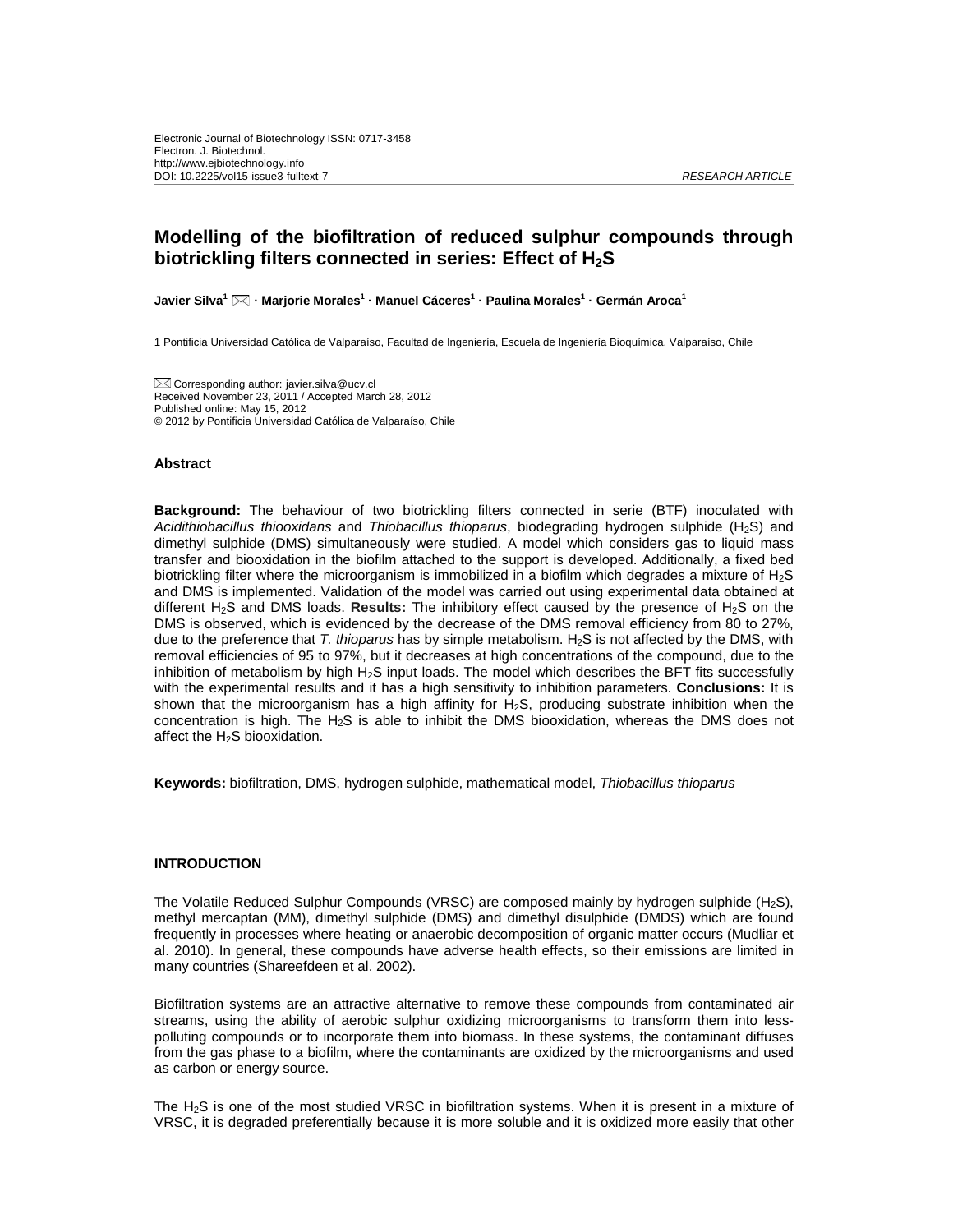VRSC (Rappert and Müller, 2005). Furthermore, the degradation of MM, DMS and DMDS is more efficient at pH 7 and decreases at lower pH where the removal of H2S is enhanced (Jin et al. 2007). It has been proposed that the degradation occurs preferentially in the order: H<sub>2</sub>S, MM, DMS and DMDS (Cho et al. 1991). In addition, H2S inhibits the biooxidation of VRSC, including DMS (Li et al. 2003).

Considering this pattern of biooxidation a system based on two biofilters operating in series has been proposed for treating a mixture of these compounds (Sercu et al. 2005). In the first biofilters at low pH most of the H<sub>2</sub>S is biooxidized, while in the second biofilter, the others VRSC and the remaining H<sub>2</sub>S are removed at neutrophilic conditions. This configuration had been tested in several works (Pinjing et al. 2001; Ruokojärvi et al. 2001). There are many models available in literature to describe systems of biofiltration where one substrate inhibits the biooxidation of another. In such models, a simultaneous removal of substrates is considered. Álvarez-Hornos et al. (2009) proposed a transient state model for the biofiltration of ethyl acetate and toluene individually and in mixtures; Ikemoto et al. (2006) developed a model that considers the inhibitory effect of nutrient stimulation and hydrophilic VOC inhibition. Dupasquier et al. (2002) developed a model for two substrates in which there is cometabolism of methyl tert-butyl ether and pentane, this model considers that the ether needs the presence of pentane to be used as carbon source, modelling that effect using the kinetics described by Arcangeli and Arvin (1997), which considers the competitive inhibition and a stimulating effect of pentane. Zhang et al. (2008) studied the effect of methanol in the removal efficiency of DMS in a biofilter, where the methanol limits the biodegradation of DMS and it is described using a competitive model of inhibition on DMS. Recently, Ramirez et al. (2011) show that when the H<sub>2</sub>S reaches 11.1 g·S  $m<sup>3</sup>h<sup>-1</sup>$ , the biooxidation of DMS is inhibited over 97%, and when the inlet load of H<sub>2</sub>S is up to 31.7 g·S m<sup>-3</sup>h<sup>-1</sup> the removal capacity of the other VRCS does not decrease. On the other hand, a high input concentration of H<sub>2</sub>S (over 94 g $\cdot$ S m<sup>-3</sup>h<sup>-1</sup>) produces a decrease in the removal capacity.

The purpose of this work is to develop and validate a model of the simultaneous biooxidation of DMS and  $H_2S$  in a biotrickling filter, and to determinate the kinetics of the biooxidation of  $H_2S$  and the effect of H2S on the kinetic of biooxidation of DMS. The model is validated using data collected from the second BTF in a biofiltration system composed by two BTF, the first inoculated with *A. thiooxidans* for the biooxidation of H2S, and the second inoculated with *T. thioparus*, for the biooxidation of DMS and the remaining  $H_2S$ .

## **MATERIALS AND METHODS**

#### **Microorganisms and media composition**

*A. thiooxidans* KS-1 and *T. thioparus* ATCC 23645 were used to inoculate the BTFs. The culture medium for *A. thiooxidans* was ATCC 290 and for *T. thioparus* was ATCC M290 both with 10 g/L of sodium thiosulphate which was used as energy source. Incubation conditions were 30ºC and 200 rpm. A volume of 0.4 L of culture of each microorganism growing in exponential phase was used for inoculation of the media support in the column by recirculating it through the packing material. The recirculating medium (2 L) was changed every two days.

#### **Experimental setup and operation**

The experimental system consists of two biotrickling filters connected in series, both made with acrylic tubes, diameter of 6.3 cm in diameter and 80 cm height, with a packed volume of 1.2 L. Polypropylene rings of 1 cm of height and 1 cm of diameter (density 280 kg/m<sup>3</sup>) were used as packing material with a specific surface of 300 m<sup>-1</sup>. Temperature was controlled by recirculating nutrient medium at 30°C and 0.6 cm<sup>3</sup>s<sup>-1</sup>. The first column was inoculated with *A. thiooxidans* and operates at acid pH to remove most of the H2S. The second column was inoculated with *T. thioparus* at neutral pH to remove the DMS and the remaining  $H_2S$ . The columns are provided with three sample ports with septa, separated by 10 cm.

H<sub>2</sub>S was generated by mixing equimolar solutions of Na<sub>2</sub>S and HCI. Humidified air (0.5 L min<sup>-1</sup>) containing  $H_2S$  was fed at the bottom of the biotricking filter. DMS in gaseous phase at different concentrations was generated using a dynamic system proposed by Smet et al. (1998) (Figure 1). The diffusion system consist in a vessel that contains liquid DMS, connected by a capillary tube (i.d. 0.5 mm, length 5 cm) to a stainless steel spiral capillary tube (3 m length, id. 0.5 mm), submerged in a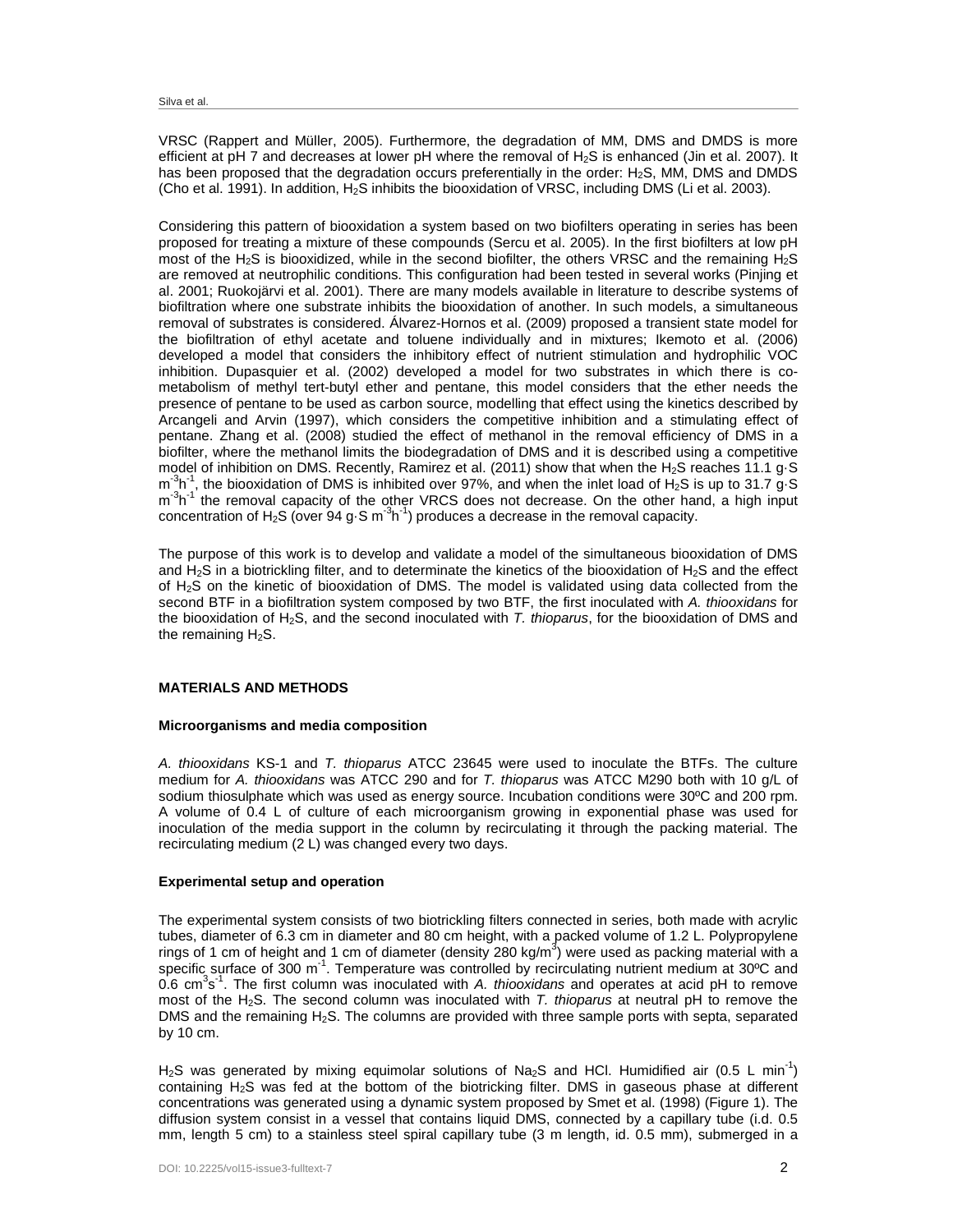thermo regulated water bath. A constant flow of  $0.5 \text{ L min}^{-1}$  of air is supplied through the capillary tube, the control of the temperature allows the control the DMS concentration in the gas stream.

Air containing H2S and DMS at different concentrations was fed into the columns using an empty bed resident time (EBRT) of 120 sec. A solution of culture media (ATCC 290) without energy source was recirculated at 50 cm<sup>3</sup> min-1 at each BTF. H<sub>2</sub>S was fed with input load until 11.1 g $\cdot$ S m<sup>-3</sup>h<sup>-1</sup> whereas DMS was fed with input load of 11.5 g $\cdot$ S m $3h^{-1}$  at different H<sub>2</sub>S input loads. The initial measured pH was 3.5 in the first column and 7.43 for the second column, whereas the sulphate concentration was 9 q  $L^{-1}$  for the first column and 3.1 g  $L^{-1}$  for the second column.

After reaching steady state; constant removal efficiency and elimination capacity of the biotrickling filter were determined, measurements of H2S and DMS along the column were made during 3 days at steady state.

#### **Analytical methods**

A Gas Chromatograph Clarus 500 GC equipped with a flame photometric detector and an S-Supelpack column was used for the determination of H<sub>2</sub>S and DMS, samples of 0.5 cm<sup>3</sup> of gas were used for the determinations. This equipment has a minimum detectable quantity of 1  $\cdot$  10<sup>-11</sup> g S s<sup>-1</sup>. Acidification of the medium due to the formation of sulphates was monitored by measuring pH in the recirculated solution using a model A20518 Hanna meter.

The amount of biomass in the rings was measured by taking the biomass from the ring by sonication for 10 min at 47 KHz. The live and death cells were counted by the following procedure: a staining solution was prepared using 1 cm<sup>3</sup> of ethidium bromide and 1 cm<sup>3</sup> of acridine orange, 750 µL of the cell suspension were mixed with 50 μL of the dye solution by using ultrasound, 10 μL of the sample was observed using a microscope of epifluorescence (Nikon model DS-brand Fi1) and the non-viable and viable cells were counted.

The concentration of sulfate was measured using the turbidimetric method with barium chloride (Clesceri et al. 1999).

#### **Mathematical model**

The bioxidation is described by a model that accounts for mass transfer and chemical degradation. The biotrickling filter is modelled as a fixed bed with a packing material that supports the microorganism in the form of biofilms. When air contaminated with  $H_2S$  and DMS flows throughout the column,  $H_2S$  and DMS are transferred from the gas phase to the liquid phase where they diffuse to the biofilm; there they are oxidized by the microbial activity.

#### **Assumptions**

The following assumptions for the model development were considered:

Steady-state operation; therefore the absorption of  $H_2S$  and DMS on the packing material is in equilibrium and should not be considered in the mass balance. Temperature and pH are constants.

The biomass accumulation rate in the reactor is small compared to the biodegradation rate of DMS and H2S, therefore, mass balance for biomass will not be performed. No biofilm growth is assumed.

Oxygen is present in excess in relation to the DMS and  $H_2S$ , and the microorganism growth is not limited by this element.

The biofilm coating is formed in the surface of the packing. Due to the very small thickness of the coating, mass transfer is assumed perpendicular to the gas flow.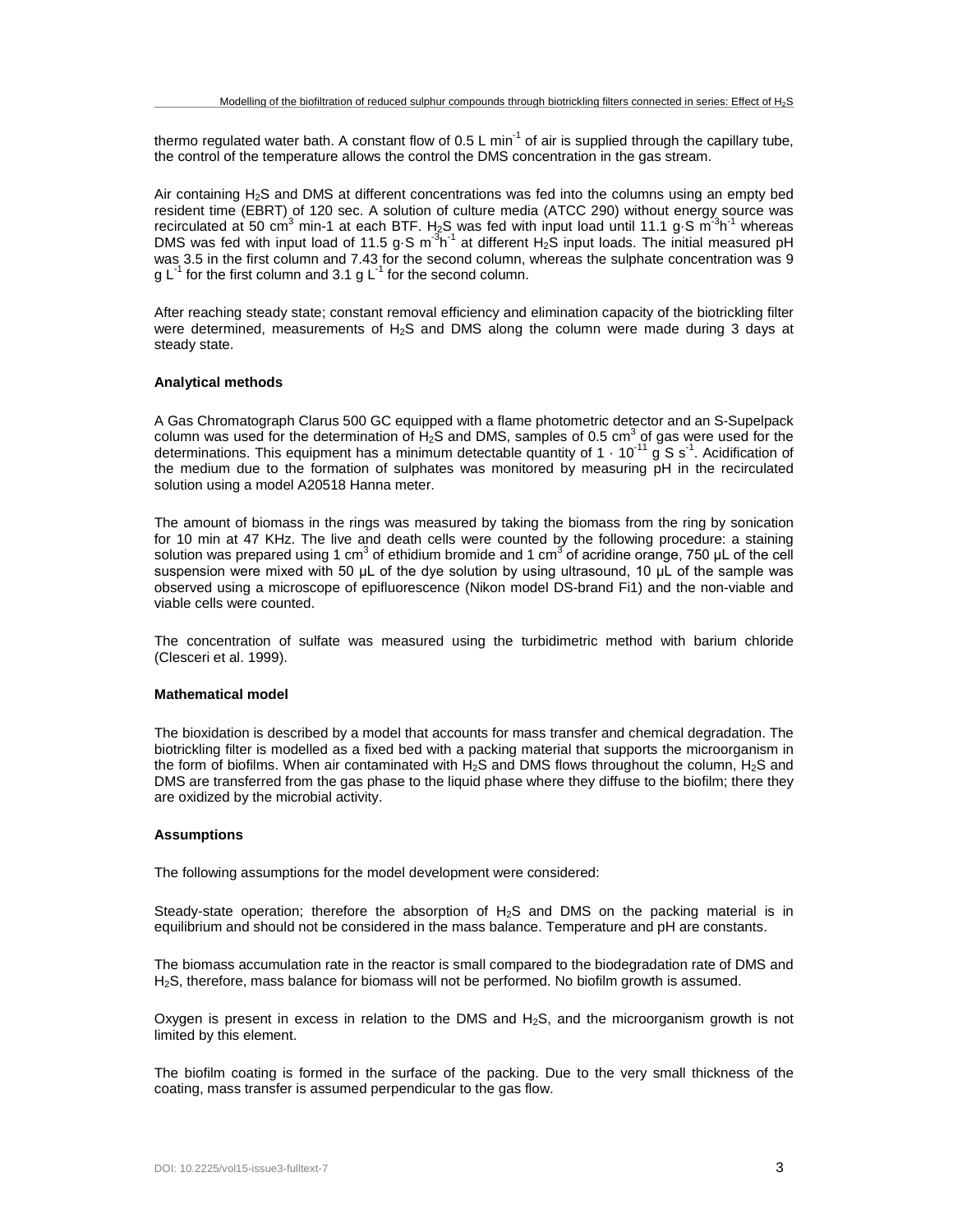The concentration of  $H_2S$  and DMS in the interface is calculated using Henry's law, assuming the distribution coefficient similar to water's.

The effective diffusivity of the compounds in the biofilm is similar to the diffusivity of the compounds in water, thus the effective diffusivity can be calculated by applying a correction factor on the water diffusivity.

The thickness of the biofilm is relatively small in relation to the curvature of the media; therefore modelling can be performed using planar geometry.

The mixture of gases in the biotrickling filter can be described using a dispersion model.

The microbial activity of biooxidation of the suspended cells in the recirculating medium is negligible.

At the gas-liquid film interface, equilibrium is assumed to occur for  $H<sub>2</sub>S$  and DMS using air/water partition coefficients.

#### **Equations**

The model used is based in the work of Spigno et al. (2004) that represent the convection-dispersion transport from the gas phase to the liquid phase and the subsequent biooxidation in the biofilm. The growth of biomass with time was considered negligible. However, it is considered that there is a profile of active biomass along the biotrickling filter. This profile was modelled using experimental measurements of the active biomass along the column (Silva et al. 2010). The dimensionless expression that fit those results for biomass profile along the column is:

$$
f(\zeta) = \frac{n_v}{n_{\text{max}}} = -0.9\zeta^2 - 6.4.10^{-2}\zeta + 1
$$

#### **[Equation 1]**

This model was obtained by correlating the viable cell count  $(n_v)$  divided by the maximum cell count  $(n<sub>max</sub>)$  determined at the input of the biotrickling filter, with the dimensionless length of the column. ζ is the dimensionless axial co-ordinate along the bed height.

Oyarzún et al. (2003) show that when the input concentration in the BTF is about 80 g $\cdot$ S m<sup>-3</sup>h<sup>-1</sup>, the elimination capacity decrease, therefore, the kinetics of biooxidation of  $H_2S$  was described by a Haldane type kinetics.

$$
\kappa_{H_2S} = \frac{1}{Y_{X_{H_2S}}} \cdot \frac{C_{bH_2S}}{\sigma_{H_2S} \cdot \left(1 + \frac{C_{bH_2S}}{U_{H_2S}}\right) + C_{bH_2S}}
$$

## **[Equation 2]**

Due to the fact that H<sub>2</sub>S inhibits the biooxidation of DMS (Li et al. 2003; Ramirez et al. 2011), a competitive kinetics models is proposed for the DMS biooxidation rate.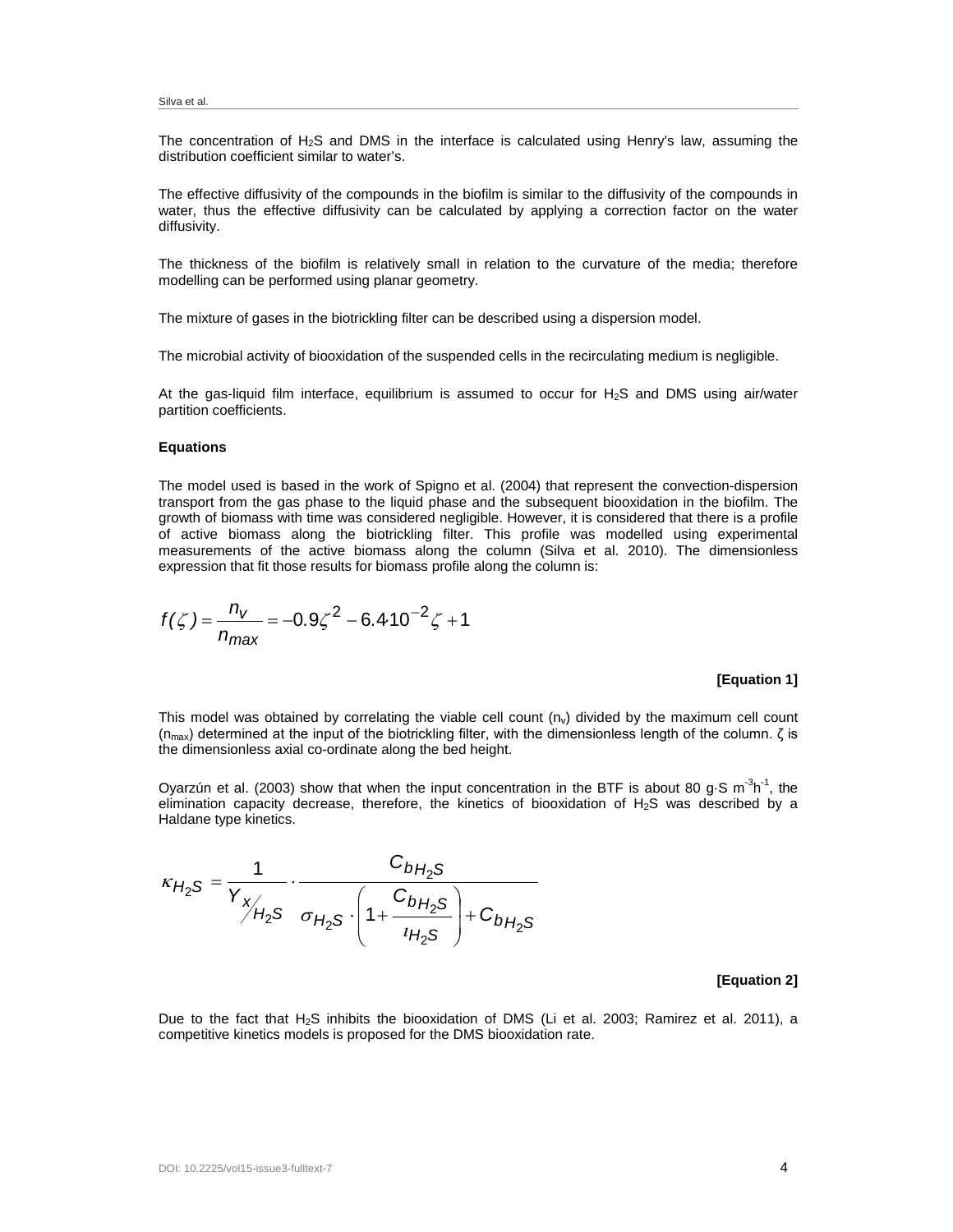$$
\kappa_{DMS} = \frac{1}{Y_{X_{DMS}}} \cdot \frac{C_{bDMS}}{\sigma_{DMS} \cdot \left(1 + \frac{C_{bH_2S}}{I_{DMS}}\right) + C_{bDMS}}
$$

## **[Equation 3]**

Where σ is the dimensionless Monod constant for each component, Y is the biomass yield coefficient for each component <sup>ι</sup>*H*2*S* is the substrate inhibition constant for the H2S and <sup>ι</sup>*DMS* is the inhibition constant for the H<sub>2</sub>S over the DMS.

The dimensionless concentrations in the gas, in the biofilm and in the biomass are defined as:

$$
C_{gi} = \frac{c_{g_i}}{c_{g_i}} \qquad C_{bi} = \frac{c_{b_i}}{c_{b_i}} \qquad
$$

## **[Equation 4]**

Where  $c_{gi}$  is the concentration in the gas phase for the i compound (g m<sup>-3</sup>),  $c_{bi}$  is the concentration in the biofilm for the i compound (g m<sup>-3</sup>),  $c_{gi}$ <sup>"</sup> is the inlet concentration of the i compound in the gas p (g m<sup>-3</sup>) and  $c_b^m$  is the inlet concentration of the i compound in the biofilm (g m<sup>-3</sup>).

The dimensionless axial axe systems along the biotrickling filter are defined as:

$$
\zeta = \frac{z}{H}
$$

**[Equation 5]**

Where z is the axial axe and *H* is the biofilter height (m).

The dimensionless Monod constant and the constant of inhibition are expressed as:

$$
\sigma_i = \frac{K_{si}}{c_{b_i}^{in}} \quad t_i = \frac{K_{li}}{c_{b_i}^{in}}
$$

## **[Equation 6]**

Where  $K_{Si}$  is the Monod constant for the i component and  $K_{li}$  is the inhibition constant for each component (g m $^{-3}$ ).

The model parameters are taken or derived from other works. The values of these parameters are shown in Table 1.

The specific surface, the porosity and the surface covered by biofilm were determined experimentally, the latest was determined experimentally measuring the cells over the packed material. The inhibition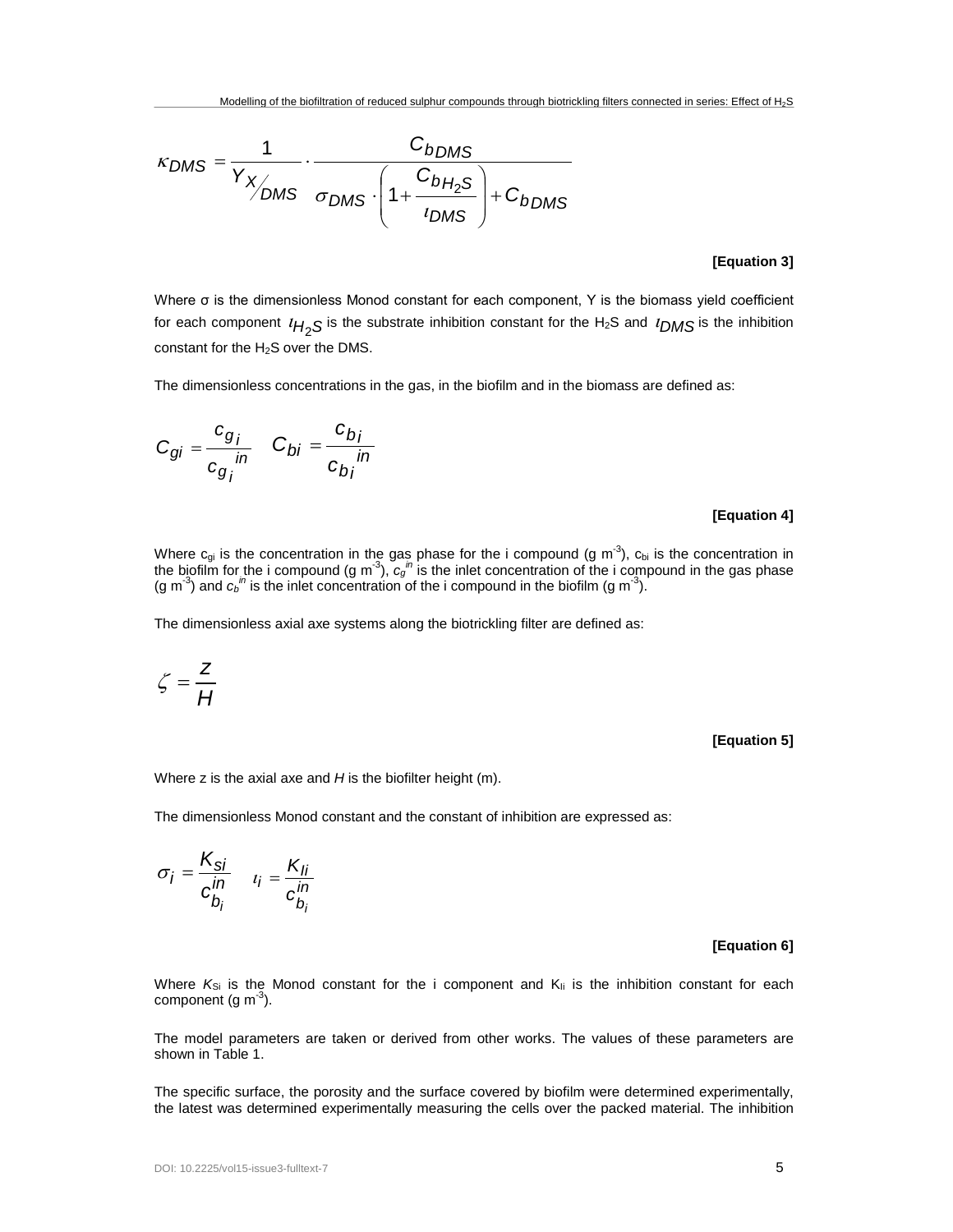constants were adjusted based on experimental data obtained in this work. The dispersion coefficients were calculated using the correlation used by Delgado (2006).

#### **Numeric solution**

Because the model includes two phases and two substrates inside the biotrickling filter, the solution was solved by finite differences for each interval simultaneously applying the Newton-Raphson method for multiple variables. Applying this method to the boundary conditions of the liquid phase yields a system of nonlinear equations that have the same number of dependent variable as the number of intervals. An algorithm written in MatLab 7.0 was developed. The solution is based on the work of Deshusses et al. (1995). In the present work, the biotrickling filter model was discretized using central second-order finite differences for dividing into n layers the column and the non-lineal system equations developed was solved simultaneously using the Newpton-Raphson method for multiples variables. At the gas-liquid film interface, equilibrium is assumed to occur for  $H_2S$  and DMS using air/water partition coefficients.

## **RESULTS**

Using loads of 0.4 g $\cdot$ S m<sup>-3</sup>h<sup>-1</sup> of H<sub>2</sub>S and 0.5 g $\cdot$ S m<sup>-3</sup>h<sup>-1</sup> of DMS, elimination capacities of 48% for both compounds were observed in the first BTF inoculated with *A. thiooxidans*. This work focuses on the behaviour of the second BTF inoculated with *T. thioparus*. Figure 2 shows the removal profiles of DMS, input load of 11.2 g $\cdot$ S m $^{-3}$ h $^{-1}$  at different input loads of H<sub>2</sub>S (0, 0.1, 0.4, 2.1, 2.8, 8.4 and 11.1 g $\cdot$ S m $^{-3}$ h $^{-1}$ ) with a EBRT of 120 sec in the second BTF. Removal efficiencies of 25.8, 21.7, 15.2, 16.1 and 10.4%, were obtained respectively (Figure 3). When the H2S is not fed in the BTF, the DMS elimination capacity is 9 g S m<sup>3</sup>h<sup>-1</sup> (80.3% removal efficiency) and when the H<sub>2</sub>S input load is 2.8 g S m<sup>-3</sup>h<sup>-1</sup> the DMS elimination capacity decreases to 1.8 g $\cdot$ S m<sup>3</sup>h<sup>-1</sup>, reaching 1.1 g $\cdot$ S m<sup>-3</sup>h<sup>-1</sup> at the highest load of H<sub>2</sub>S tested.

Figure 4 shows the H2S removal profiles along the column inoculated with *T. thioparus* with a EBRT of 120s and an input concentration of DMS of 0.4  $g \cdot S$  m<sup>-3</sup>h<sup>-1</sup>. It is possible to observe that the removal efficiency is almost complete when the concentration of  $H_2S$  in the inlet is up to 2.8 g $\cdot$ S m<sup>-3</sup>h<sup>-1</sup>, with removal efficiencies ranging between 95% and 98%. However, when we have high H2S concentrations  $($  > 8.4 g⋅S m<sup>-3</sup>h<sup>-1</sup> or 210 ppm) the removal efficiency decreases due to inhibition by substrate (there is an important loss of the removal efficiency between 2.8 g S  $\text{m}^3\text{h}^1$  (98% removal efficiency) and 11.1 g $\cdot$ S m $^{-3}$ h $^{-1}$  of H $_2$ S (10% removal efficiency)). Previous works shows similar results (Aroca et al. 2007).

Figure 5 shows the values obtained from *T. thioparus* inlet cell counts using epifluorescence microscopy. It is possible to observe that there are no important variations in the inlet cell count due to changes in the  $H_2S$  inlet concentration and only axial biomass profiles are observed by Silva et al. (2010).

Low variations of pH were observed in the recirculating medium due to changes in the input concentrations of H<sub>2</sub>S (Figure 6). The most important variation of pH and sulphate production was observed when high concentration of  $H_2S$  was fed into the column. It would indicate that there is no limitation for availability of  $H_2S$  from the gas phase and it also suggest that the biooxidation kinetics limits the biooxidation in the BTF. Silva et al (2010) had shown low Thiele modules for this system.

Figure 7, Figure 8, Figure 9 and Figure 10 show simulations of the BTF behaviour for different inlets concentrations of H2S and DMS. In previous report similar elimination capacities were observed (Cáceres et al. 2010), however Ramirez et al. (2011) was able to achieved removal efficiency 67% feeding 12.8 g $\cdot$ S m $^3$ h $^1$  of H<sub>2</sub>S and 0.9 g $\cdot$ S m $^3$ h $^1$ of DMS with EBRT of 59 sec. No reports are found of removal profiles of simultaneous biofiltration of H2S and DMS. The inhibition constants estimated were 6.10<sup>-3</sup> g·S m<sup>-3</sup> for the DMS and 0.05 g·S m<sup>-3</sup> for the H<sub>2</sub>S, obtaining a good fit between the model and the experimental data, also obtaining that the kinetics models describe correctly the BTF behaviour with a correlation coefficient of 0.88, 0.8, 0.82 and 0.9 for DMS and 0.84, 0.89, 0.85 and 0.92 for H<sub>2</sub>S in Figure 7, Figure 8, Figure 9 and Figure 10, respectively.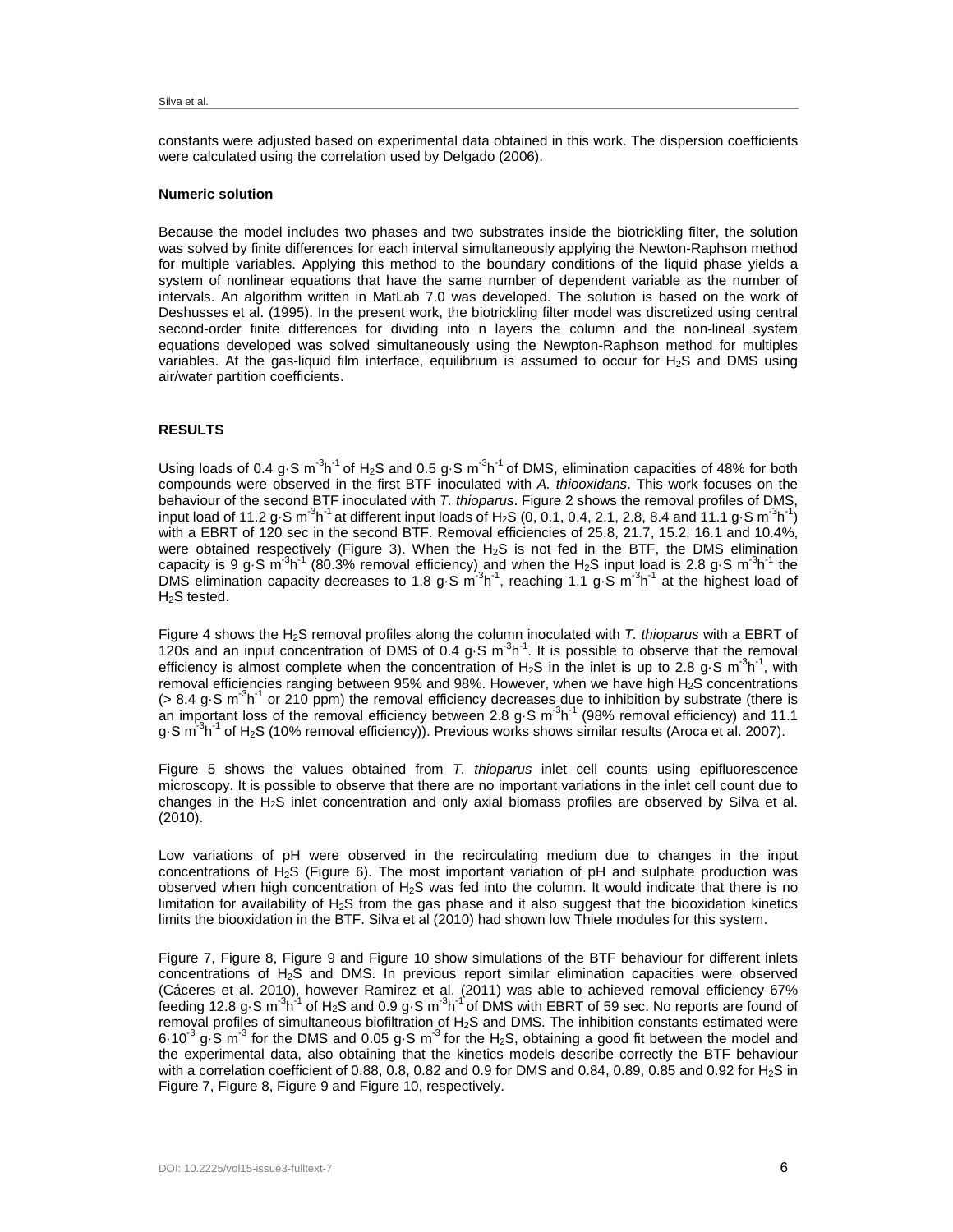Figure 11 shows a sensitivity analysis of the DMS inhibition constant when the system was fed with 1.2 g $\cdot$ S m<sup>-3</sup>h<sup>-1</sup> of DMS and 0.1 g $\cdot$ S m<sup>-3</sup>h<sup>-1</sup> of H<sub>2</sub>S. The model is highly sensitive to inhibition constant and due to its low value this parameter describes the severe effect that H2S produces over the DMS, however, in the simulation develops in this work, good fits were achieved for the inhibition parameter determined.

#### **CONCLUDING REMARKS**

The model describes the simultaneous biooxidation of DMS and H2S in a biotrickling filter with a biofilm of *T. thioparus*. The kinetic expression proposed and the inhibition mechanism considered seems to be adequate to describe the inhibitory effect of the  $H_2S$  over the DMS. The model shows high sensitivity to the adjustment of the inhibition constant so that it describes the strong influence of the  $H_2S$  on the biooxidation of DMS.

The results showed the preference of *T. thioparus* for using H2S as an energy source instead of DMS when it is present in the mixture. From a thermodynamic point of view, according to the Van't Hoff equation, the H<sub>2</sub>S and DMS have oxidation free energies of -1.4  $\cdot$  10<sup>-3</sup> J x mol<sup>-1</sup> and -2 x 10<sup>-4</sup> cal mol<sup>-1</sup>, respectively (Perry and Green, 2008) so the reaction energetically favours the first compound. Similar results were obtained by Kelly and Smith (1990), they proposed that in *Thiobacillus* species H2S is oxidized preferentially than DMS.

**Financial support:** This research was funded by the National Fund for Science and Technology (FONDECYT), Project 1080422, and the Pontificia Universidad Católica de Valparaíso.

## **REFERENCES**

- ÁLVAREZ-HORNOS, F.J.; GABALDÓN, C.; MARTÍNEZ-SORIA, V.; MARZAL, P. and PENYA-ROJA, J.-M. (2009). Mathematical modeling of the biofiltration of ethyl acetate and toluene and their mixture. *Biochemical Engineering Journal*, vol. 43, no. 2, p. 169-177. **[\[CrossRef\]](http://dx.doi.org/10.1016/j.bej.2008.09.014)**
- ARCANGELI, J.P. and ARVIN, E. (1997). Modeling of the cometabolic biodegradation of trichloroethylene by toluene-oxidizing bacteria in a biofilm system. *Environmental Science and Technology*, vol. 31, no. 11, p. 3044-3052. **[\[CrossRef\]](http://dx.doi.org/10.1021/es9609112)**
- AROCA, G.; URRUTIA, H.; NÚÑEZ, D.; OYARZÚN, P.; ARANCIBIA, A. and GUERRERO, K. (2007). Comparison on the removal of hydrogen sulfide in biotrickling filters inoculated with *Thiobacillus thioparus* and *Acidithiobacillus thiooxidans*. *Electronic Journal of Biotechnology,* vol. 10, no. 4. **[\[CrossRef\]](http://dx.doi.org/10.2225/vol10-issue4-fulltext-6)**
- CÁCERES, M.; MORALES, M.; SAN MARTÍN, R.; URRUTIA, H. and AROCA, G. (2010). Oxidation of volatile reduced sulphur compounds in biotrickling filter inoculated with *Thiobacillus thioparus*. *Electronic Journal of Biotechnology*, vol. 13, no. 5. **[\[CrossRef\]](http://dx.doi.org/10.2225/vol13-issue5-fulltext-9)**
- CHO, K.-S.; HIRAI, M. and SHODA, M. (1991). Degradation characteristics of hydrogen sulfide, methanethiol, dimethyl sulfide and dimethyl disulfide by *Thiobacillus thioparus* DW44 isolated from peat biofilter. *Journal of Fermentation and Bioengineering*, vol. 71, no. 6, p. 384-389. **[\[CrossRef\]](http://dx.doi.org/10.1016/0922-338X(91)90248-F)**
- CLESCERI, L.; GREENBERG, A. and EATON, A. (1999). *Standard Methods for the Examination of Waters and Wastewaters.* 20<sup>th</sup> ed. Washington DC; American Public Health Association. 1325 p. ISBN 0875532357.
- DELGADO, J.M.P.Q. (2006). A critical review of dispersion in packed beds. *Heat and Mass Transfer*, vol. 42, no. 4, p. 279-310. **[\[CrossRef\]](http://dx.doi.org/10.1007/s00231-005-0019-0)**
- DESHUSSES, M.A.; HAMER, G. and DUNN, I.J. (1995). Behavior of biofilters for waste air biotreatment. 1. Dynamic model development. *Environmental Science & Technology*, vol. 29, no. 4, p. 1048-1058. **[\[CrossRef\]](http://dx.doi.org/10.1021/es00004a027)**
- DOBRYAKOV, Y. and VITENBERG, A.G. (2006). Determination of distribution coefficients of volatile sulfurcontaining compounds among aqueous solutions and gas phase by continuous gas extraction. *Russian Journal of Applied Chemistry*, vol. 79, no. 8, p. 1244-1250. **[\[CrossRef\]](http://dx.doi.org/10.1134/S1070427206080064)**
- DUPASQUIER, D.; REVAH, S. and AURIA, R. (2002). Biofiltration of methyl *tert*-butyl ether vapors by cometabolism with pentane: Modeling and experimental approach. *Environmental Science & Technology*, vol. 36, no. 2, p. 247-253. **[\[CrossRef\]](http://dx.doi.org/10.1021/es010942j)**
- HAYES, A.; LISS, S. and ALLEN, D. (2010). Growth kinetics of *Hyphomicrobium* and *Thiobacillus* spp. in mixed cultures degrading dimethyl sulfide and methanol. *Applied and Environmental Microbiology*, vol. 76, no. 16, p. 5423-5431. **[\[CrossRef\]](http://dx.doi.org/10.1128/AEM.00076-10)**
- IKEMOTO, S.; JENNINGS, A.A. and SKUBAL, K.L. (2006). Modeling hydrophobic VOC biofilter treatment in the presence of nutrient stimulation and hydrophilic VOC inhibition. *Environmental Modelling & Software*, vol. 21, no. 10, p. 1387-1401. **[\[CrossRef\]](http://dx.doi.org/10.1016/j.envsoft.2005.07.001)**
- JIN, Y.; VEIGA, M.C. and KENNES, C. (2007). Co-treatment of hydrogen sulfide and methanol in a single-stage biotrickling filter under acidic conditions. *Chemosphere*, vol. 68, no. 6, p. 1186-1193. **[\[CrossRef\]](http://dx.doi.org/10.1016/j.chemosphere.2007.01.069)**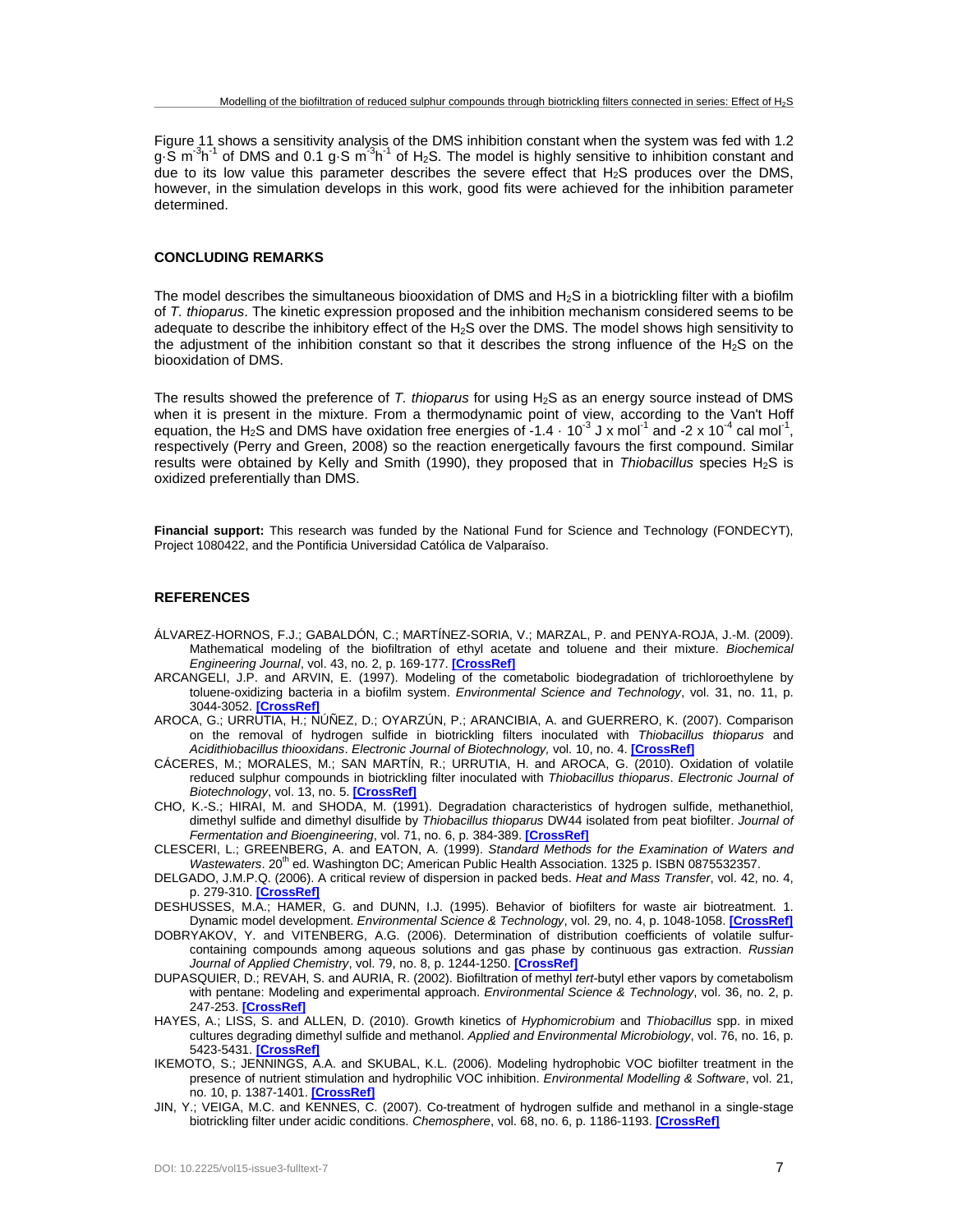- KELLY, D.P. and SMITH, N.A. (1990). Organic sulfur compounds in the enviromental. Biogeochemestry, microbiology, and ecological aspects. In: MARSHALL, K.C. ed. *Advances in microbial ecology*. Plenum Publishing Corporation. New York, vol. 11, p. 345-385.
- LI, H.; MIHELCIC, J.R.; CRITTENDEN, J.C. and ANDERSON, K.A. (2003). Field measurements and modeling of two-stage biofilter that treats odorous sulfur air emissions. *Journal of Environmental Engineering*, vol. 129, no. 8, p. 684-692. **[\[CrossRef\]](http://dx.doi.org/10.1061/(ASCE)0733-9372(2003)129:8(684))**
- MUDLIAR, S.; GIRI, B.; PADOLEY, K.; SATPUTE, D.; DIXIT, R.; BHATT, P.; PANDEY, R.; JUWARKAR, A. and VAIDYA, A. (2010). Bioreactors for treatment of VOCs and odours-A review. *Journal of Environmental Management*, vol. 91, no. 5, p. 1039-1054. **[\[CrossRef\]](http://dx.doi.org/10.1016/j.jenvman.2010.01.006)**
- NIELSEN, A.M.; NIELSEN, L.P.; FEILBERG, A. and CHRISTENSEN, K.V. (2009). A method for estimating masstransfer coefficients in a biofilter from membrane inlet mass spectrometer data. *Journal of the Air and Waste Management Association*, vol. 59, no. 2, p. 155-162.
- OYARZÚN, P.; ARANCIBIA, F.; CANALES, C. and AROCA, G. (2003). Biofiltration of high concentration of hydrogen sulphide using *Thiobacillus thioparus*. *Process Biochemistry*, vol. 39, no. 2, p. 165-170. **[\[CrossRef\]](http://dx.doi.org/10.1016/S0032-9592(03)00050-5)**
- PERRY, R.H. and GREEN, D.W. (2008). Perry's Chemical Engineers' Handbook. 8<sup>th</sup> ed. McGraw-Hill Publisher, New York. 2851 p. ISBN 978-0-07142-294-9.
- PINJING, H.; LIMING, S.; ZHIWEN, Y. and GUOJIAN, L. (2001). Removal of hydrogen sulfide and methyl mercaptan by a packed tower with immobilized micro-organism beads. *Water Science and Technology*, vol. 44, no. 9, p. 327-333.
- RAMÍREZ, M.; GÓMEZ, J.M.; AROCA, G. and CANTERO, D. (2009). Removal of hydrogen sulfide by immobilized *Thiobacillus thioparus* in a biotrickling filter packed with polyurethane foam. *Bioresource Technology*, vol. 100, no. 21, p. 4989-4995. **[\[CrossRef\]](http://dx.doi.org/10.1016/j.biortech.2009.05.022)**
- RAMÍREZ, M.; FERNÁNDEZ, M.; GRANADA, C.; LE BORGNE, S.; GÓMEZ, J.M. and CANTERO, D. (2011). Biofiltration of reduced sulphur compounds and community analysis of sulphur-oxidizing bacteria. *Bioresource Technology*, vol. 102, no. 5, p. 4047-4053. **[\[CrossRef\]](http://dx.doi.org/10.1016/j.biortech.2010.12.018)**
- RAPPERT, S. and MÜLLER, R. (2005). Microbial degradation of selected odorous substances. *Waste Management*, vol. 25, no. 9, p. 940-954. **[\[CrossRef\]](http://dx.doi.org/10.1016/j.wasman.2005.07.015)**
- RUOKOJÄRVI, A.; RUUSKANEN, J.; MARTIKAINEN, P.J. and OLKKONEN, M. (2001). Oxidation of gas mixtures containing dimethyl sulfide, hydrogen sulfide, and methanethiol using a two-stage biotrickling filter. *Journal of the Air and Waste Management Association*, vol. 51, no. 1, p. 11-16.
- SERCU, B.; NÚÑEZ, D.; VAN LANGENHOVE, H.; AROCA, G. and VERSTRAETE, W. (2005). Operational and microbiological aspects of a bioaugmented two-stage biotrickling filter removing hydrogen sulfide and dimethyl sulphide. *Biotechnology and Bioengineering,* vol*.* 90, no. 2, p. 259-269. **[\[CrossRef\]](http://dx.doi.org/10.1002/bit.20443)**
- SHAREEFDEEN, Z.; HERNER, B. and WILSON, S. (2002). Biofiltration of nuisance sulfur gaseous odors from a meat rendering plant. *Journal of Chemical Technology and Biotechnology*, vol. 77, no. 12, p. 1296-1299. **[\[CrossRef\]](http://dx.doi.org/10.1002/jctb.709)**
- SILVA, J.; MORALES, M.; CÁCERES, M.; SAN MARTÍN, R.; GENTINA, J.C. and AROCA, G. (2010). Effect of the biomass in the modelling and simulation of the biofiltration of hydrogen sulphide: Simulation and experimental validation. *Journal of Chemical Technology and Biotechnology*, vol. 85, no. 10, p. 1374-1379. **[\[CrossRef\]](http://dx.doi.org/10.1002/jctb.2443)**
- SMET, E.; LENS, P. and VAN LANGENHOVE, H. (1998). Treatment of waste gases contaminated with odorous sulfur compounds. *Critical Reviews in Environmental Science and Technology*, vol. 28, no. 1, p. 89-117. **[\[CrossRef\]](http://dx.doi.org/10.1080/10643389891254179)**
- SPIGNO, G.; ZILLI, M. and NICOLELLA, C. (2004). Mathematical modelling and simulation of phenol degradation in biofilters. *Biochemical Engineering Journal*, vol. 19, no. 3, p. 267-275. **[\[CrossRef\]](http://dx.doi.org/10.1016/j.bej.2004.02.007)**
- TAMIMI, A.; RINKER, E.B. and SANDALL, O.C. (1994). Diffusion coefficients for hydrogen sulfide, carbon dioxide, and nitrous oxide in water over the temperature range 293-368 K. *Journal of Chemical & Engineering Data*, vol. 39, no. 2, p. 330-332. **[\[CrossRef\]](http://dx.doi.org/10.1021/je00014a031)**
- ZHANG, Y.; LISS, S.N. and ALLEN, D.G. (2008). Modeling the biofiltration of dimethyl sulfide in the presence of methanol in inorganic biofilters at steady state. *Biotechnology Progress*, vol. 24, no. 4, p. 845-851. **[\[CrossRef\]](http://dx.doi.org/10.1021/bp0703376)**

## **How to reference this article:**

SILVA, J.; MORALES, M.; CÁCERES, M.; MORALES, M. and AROCA, G. (2012). Modelling of the biofiltration of reduced sulfur compounds through biotrickling filters connected in series: Effect of H2S. *Electronic Journal of Biotechnology*, vol. 15, no. 3[. http://dx.doi.org/10.2225/vol15-issue3-fulltext-6](http://dx.doi.org/10.2225/vol15-issue3-fulltext-6)

DOI: 10.2225/vol15-issue3-fulltext-7 8

**Note:** Electronic Journal of Biotechnology is not responsible if on-line references cited on manuscripts are not available any more after the date of publication. Supported by UNESCO / MIRCEN network.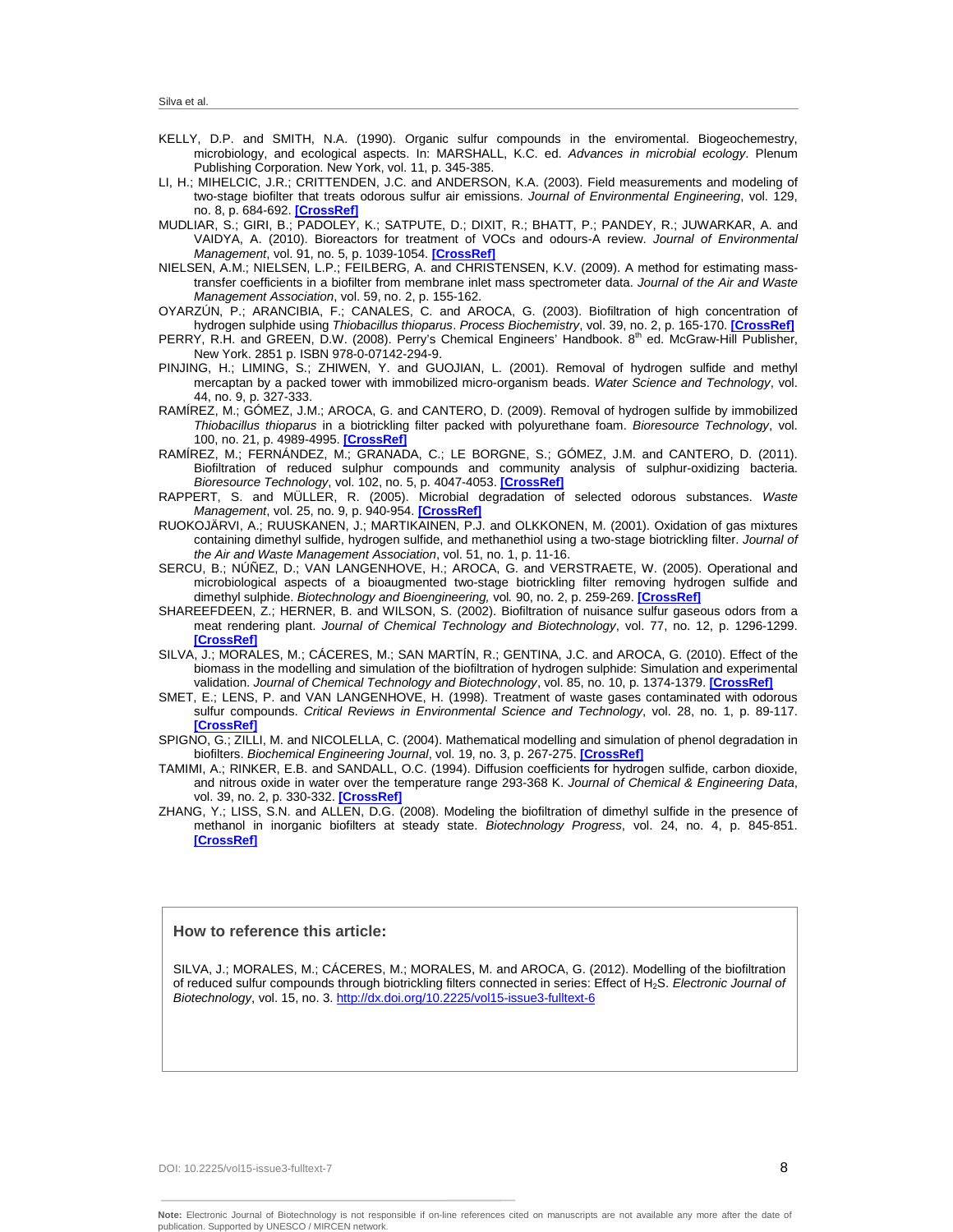

**Fig. 1 System H2S and DMS biofiltration through** *A. thiooxidans* **and** *T. thioparus***:** (A) air compressor; (B) manometer; (C) flow meter; (D) column-generating filler; (E) Na<sub>2</sub>S drum; (F) drum HCl; (G) collecting the remaining liquid; (H) container lung; (I) container of recirculation; (J) biofilter inoculate *A. thiooxidans*, (K) current output first biofilter, (H) recipient; (L) pump; (N) current rich in H<sub>2</sub>S; (O) air contaminated with H<sub>2</sub>S and DMS; (P) sampling; (Q) thermocouple; (R) tank DMS; (S) biofilter inoculated with *T. thioparus.*

**FIGURES**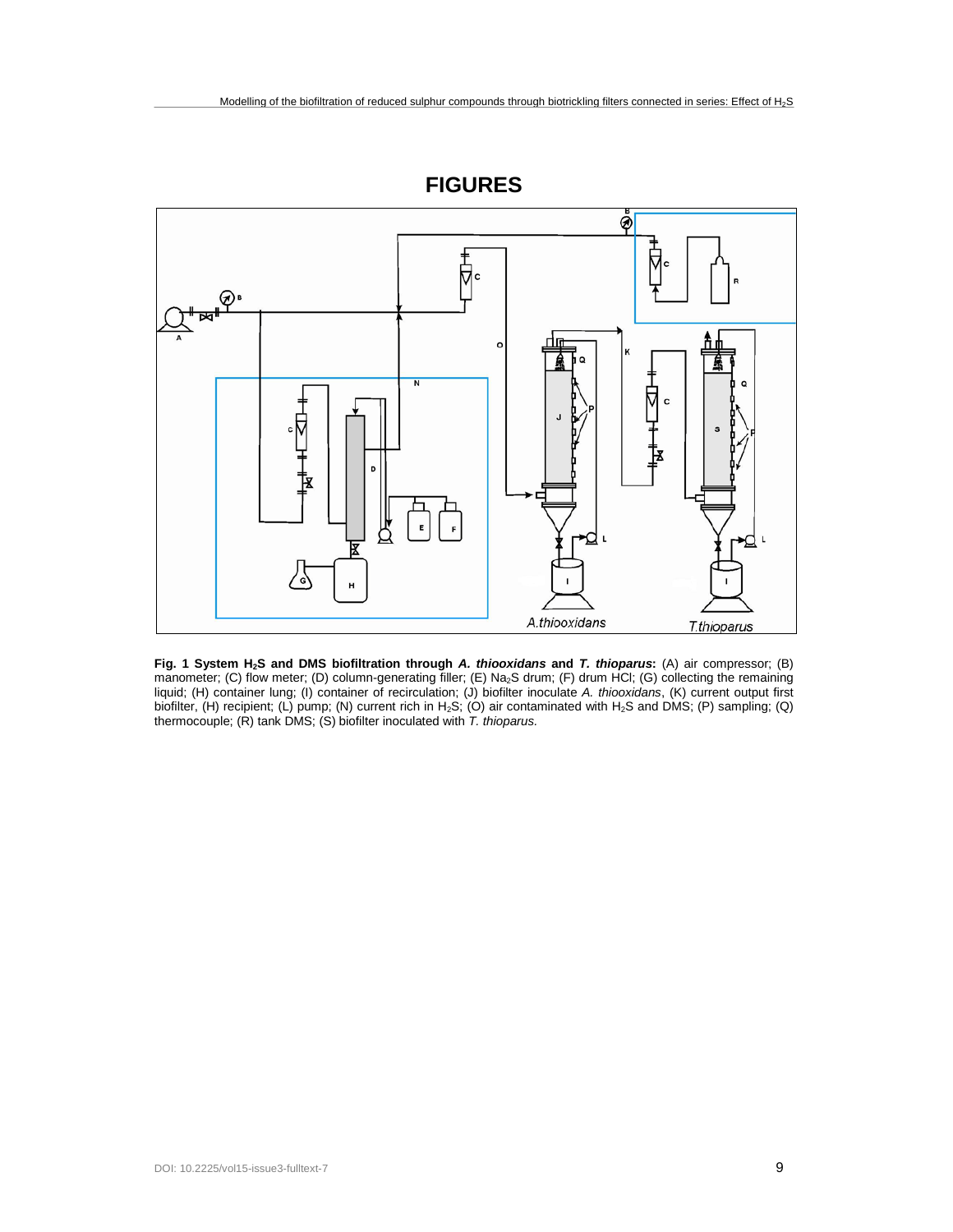

Fig. 2 Removal profiles of DMS for different H<sub>2</sub>S inlet concentrations in the BTF inoculated with *T*. *thioparus.*



**Fig. 3 Removal efficiency of DMS for each inlet concentration of H2S in the BTF inoculated with** *T. thioparus***.**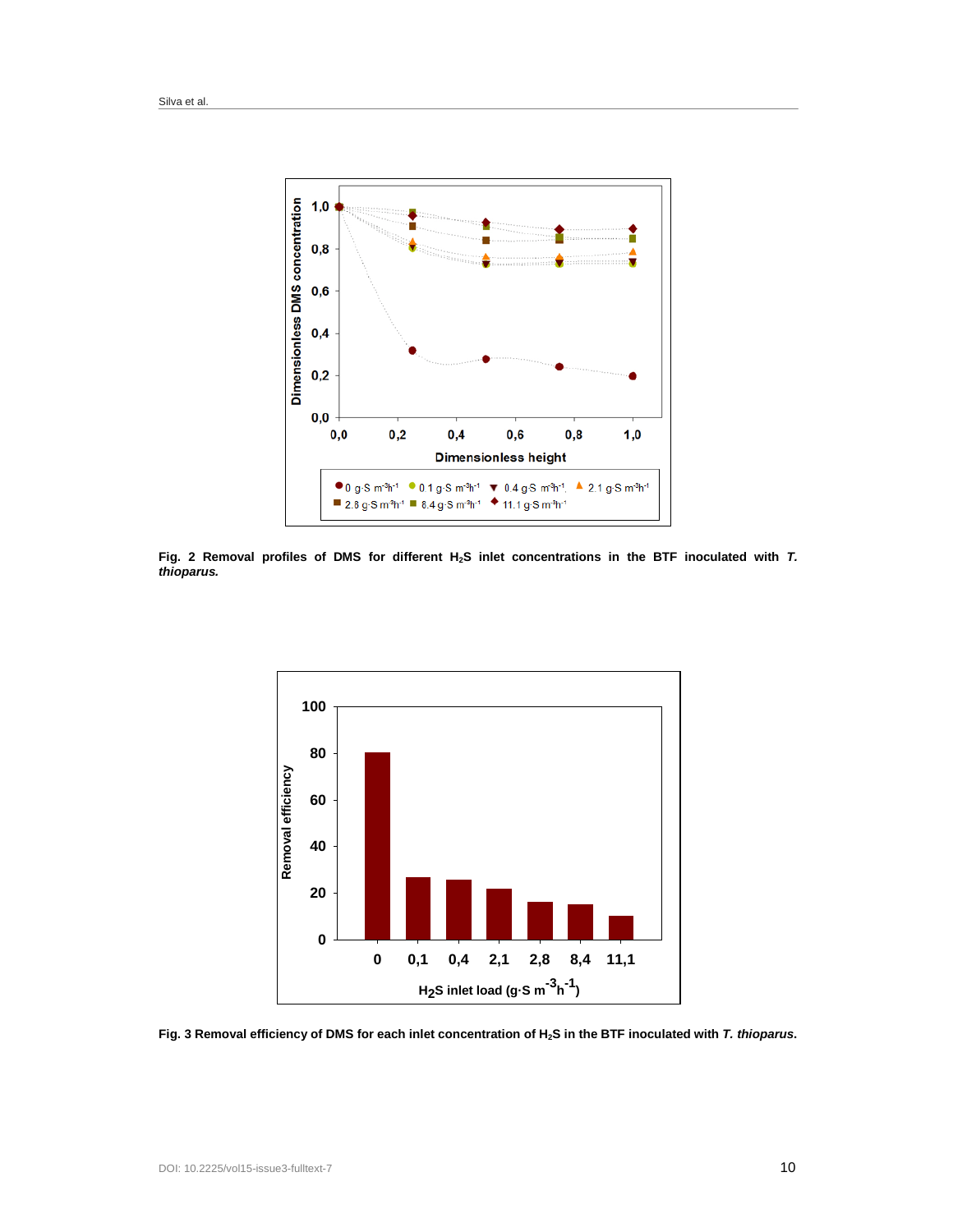

**Fig. 4 H2S Removal profiles for different H2S inlet concentrations in the BTF inoculated with** *T. thioparus.*



**Fig. 5 Cell count for each input concentration of H2S in the BTF inoculated with** *T. thioparus.*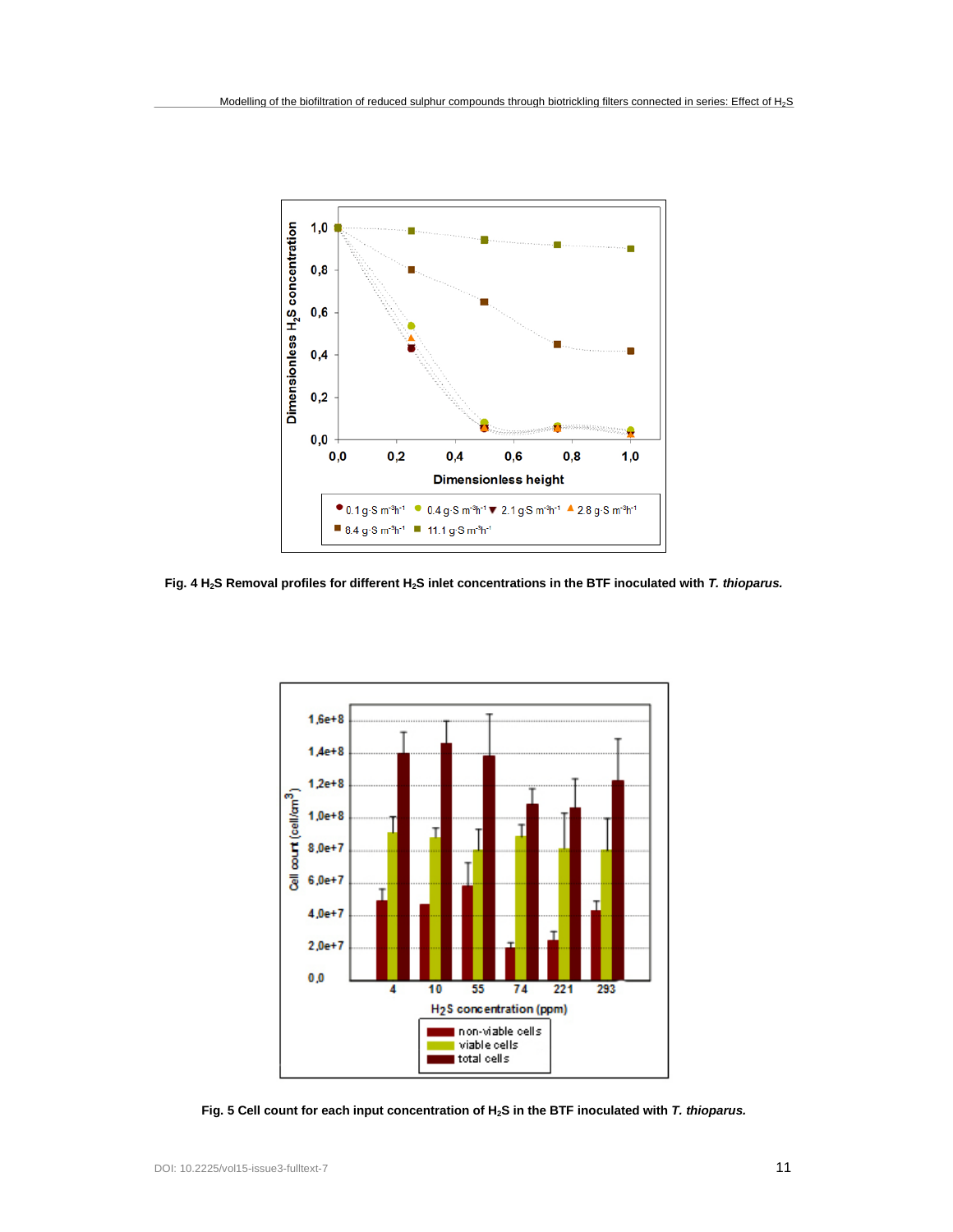

Fig. 6 pH and sulphate concentration for each H<sub>2</sub>S input concentration in the recirculating medium for the **BTF inoculated with** *T. thioparus.*



**Fig. 7 Behaviour of the BTF and the simulation for an input concentration of 0.4 g·S m-3h-1 of DMS and 0.1 g·S m-3h-1 of H2S considering biomass profile.**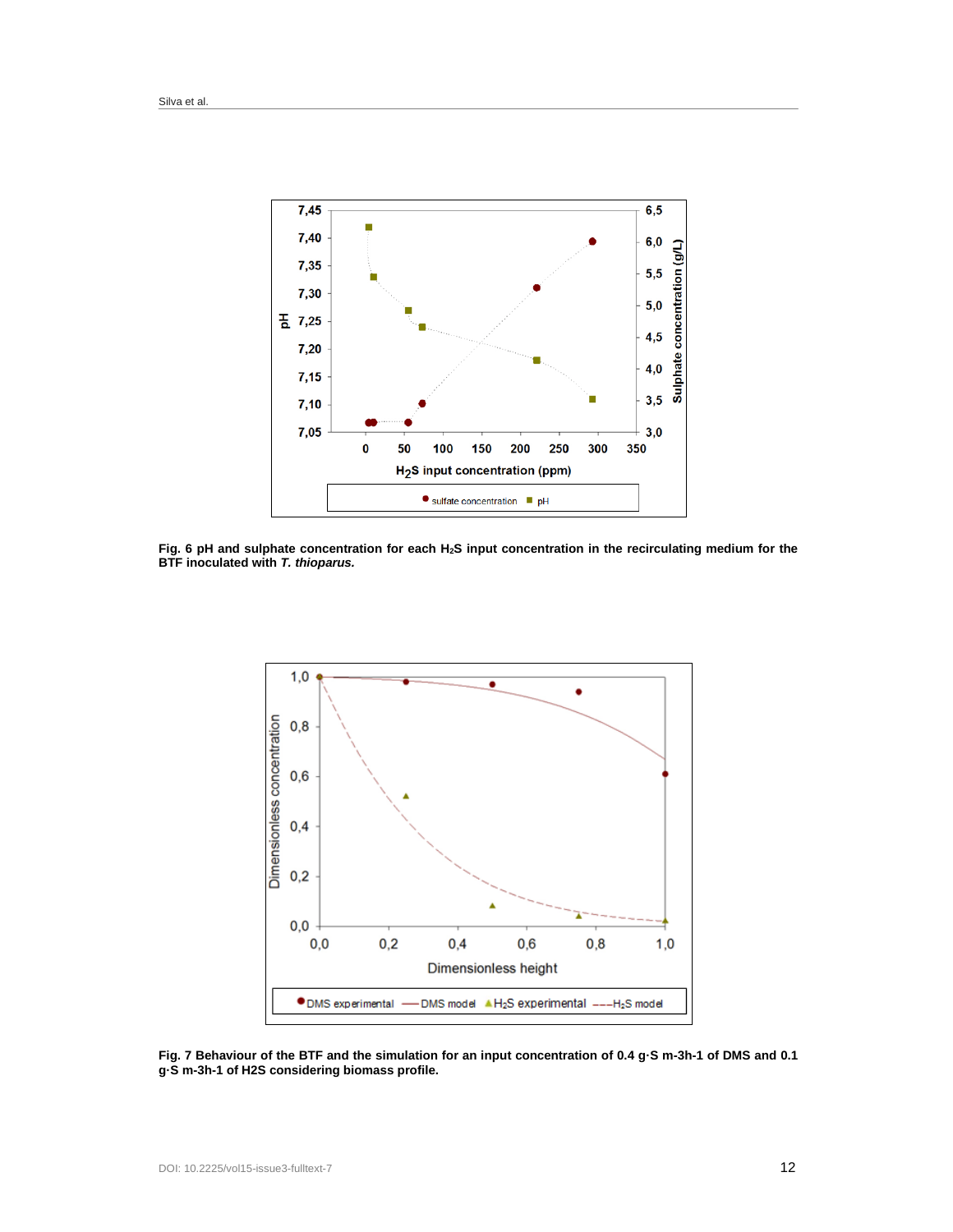

**Fig. 8 Behaviour of the biotrickling filter and the simulation for an input concentration of 0.2 g·S m-3 h-1 of DMS and 2.1 g·S m-3 h-1 of H2S considering biomass profile.**



**Fig. 9 Behaviour of the biotrickling filter and the simulation for an input concentration of 0.8 g·S m-3 h-1 of DMS and 0.1 g·S m-3 h-1 of H2S considering biomass profile.**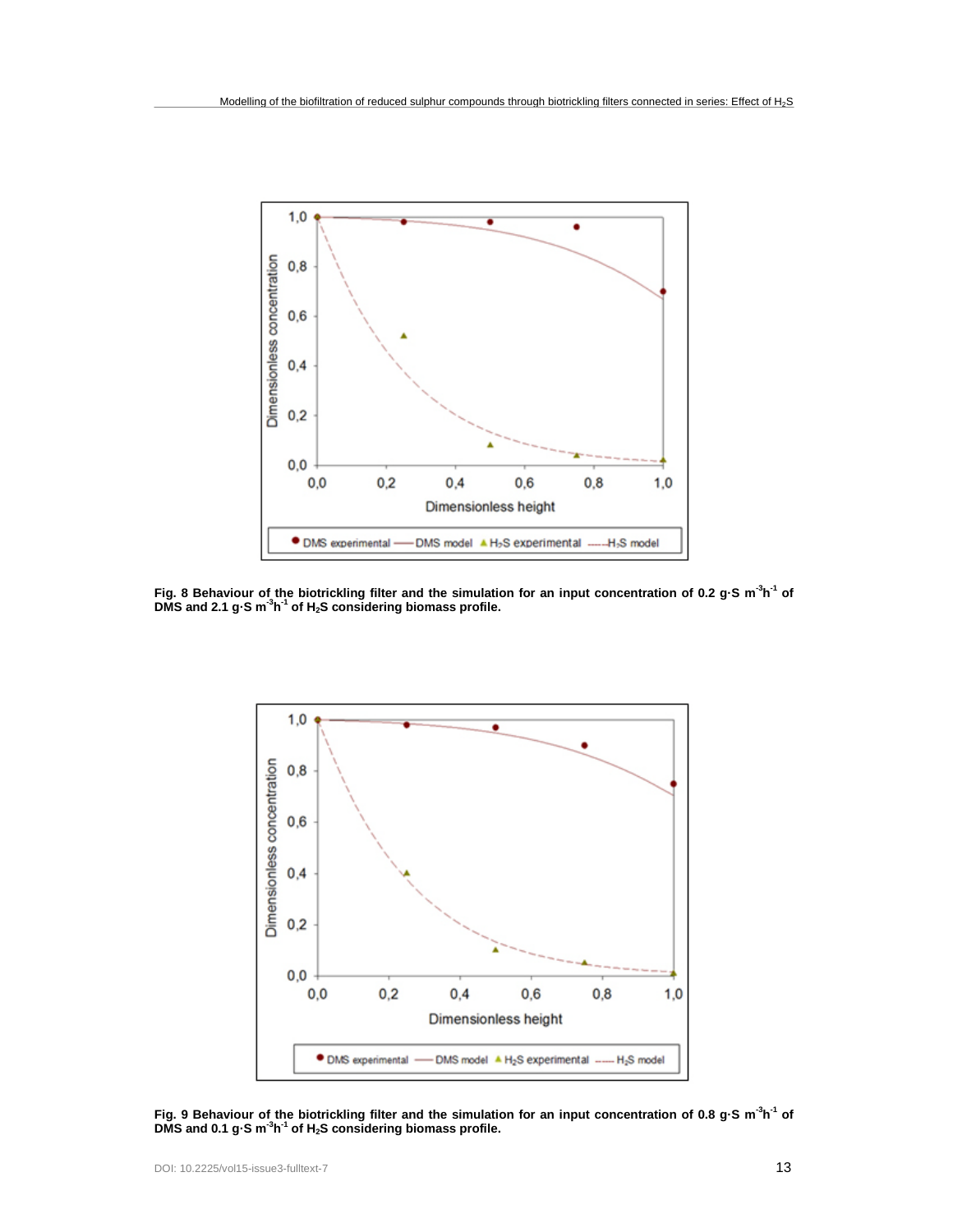

**Fig. 10 Behaviour of the biotrickling filter and the simulation for an input concentration of 0.8 g·S m-3 h-1 DMS and 0.4 g·S m-3 h-1 of H2S considering biomass profile.**



**Fig. 11 Effect of the inhibition constant in the DMS removal.**